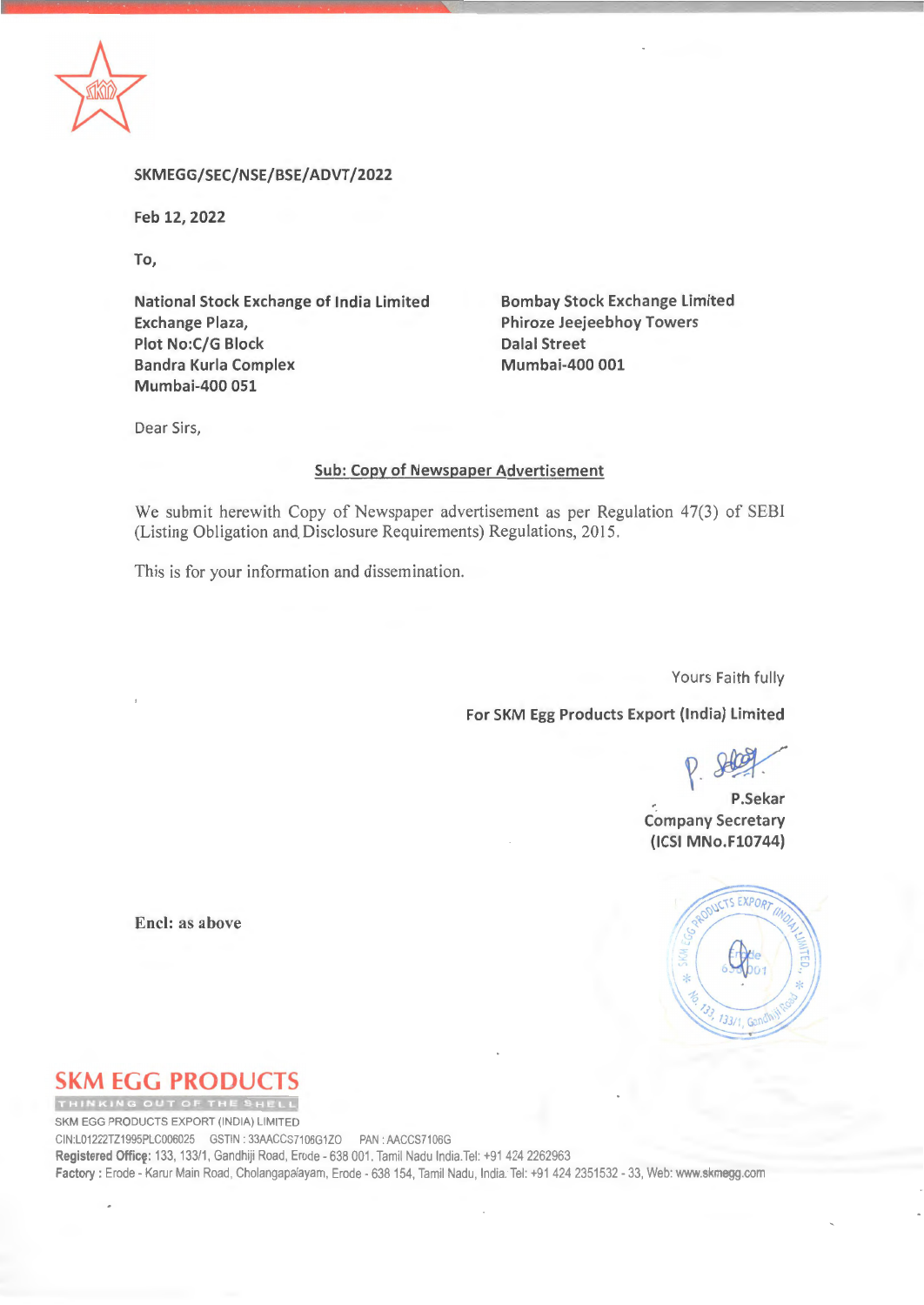THURSDAY 10-2-2022



EXAMPLE CONSIDER FROM THE CONSIDER THE CONSIDER THE CONSIDER THE CONSIDER THE CONSTRUCTION OF THE CONSTRUCTION OF THE CONSTRUCTION OF THE CONSTRUCTION OF THE CONSTRUCTION OF THE CONSTRUCTION OF THE CONSTRUCTION OF THE CONS

## **SKM EGG PRODUCTS EXPORT (INDIA) LIMITED**

**ClN: L01222TZ1995PLC006025** 

Regd.Office: 133, 133/1, Gandhiji Road, Erode-638001

**Statement of Unaudited Financial Results for the Quarter and Nine months ended 31st December, 2021.** 

|                    | (in lacs except per share data)                                                                                                                     |                                |                                                                         |                                                                            |                                                                           |                                        |                                                                            |                                                                               |                                        |  |  |
|--------------------|-----------------------------------------------------------------------------------------------------------------------------------------------------|--------------------------------|-------------------------------------------------------------------------|----------------------------------------------------------------------------|---------------------------------------------------------------------------|----------------------------------------|----------------------------------------------------------------------------|-------------------------------------------------------------------------------|----------------------------------------|--|--|
|                    |                                                                                                                                                     |                                | <b>Standalone</b>                                                       | Consolidated                                                               |                                                                           |                                        |                                                                            |                                                                               |                                        |  |  |
| <b>PARTICULARS</b> |                                                                                                                                                     | 3 Months ended<br>(31.12.2021) | Corresponding<br>3 Months ended in<br>the previous year<br>(31.12.2020) | Year to date<br>figures for the<br>current period<br>ended<br>(31.12.2021) | Year to date<br>figures for the<br>previous year<br>ended<br>(31.12.2020) | Previous year<br>ended<br>(31.03.2021) | Year to date<br>figures for the<br>current period<br>ended<br>(31.12.2021) | <b>Year to date</b><br>figures for the<br>previous year<br>ended (31.12.2021) | Previous year<br>ended<br>(31.03.2021) |  |  |
|                    |                                                                                                                                                     | <b>Unaudited</b>               | <b>Unaudited</b>                                                        | Unaudited                                                                  | <b>Unaudited</b>                                                          | <b>Audited</b>                         | Unaudited                                                                  | Unaudited                                                                     | Audited                                |  |  |
|                    | 1 Total Income from Operation (Net)                                                                                                                 | 7,675                          | 6,611                                                                   | 22,175                                                                     | 19,953                                                                    | 25,848                                 | 23,125                                                                     | 21,829                                                                        | 28,204                                 |  |  |
|                    | Net Profit/(Loss) for the period (before Tax, exceptional and<br>2 Extraordinary Items)                                                             | 362                            | 401                                                                     | 975                                                                        | , 1,670                                                                   | 2,004                                  | 975                                                                        | 1,694                                                                         | 2,033                                  |  |  |
|                    | 3 Net Profit/(Loss) for the period before Tax (after Exceptional)                                                                                   | 362                            | 401                                                                     | 975                                                                        | 1,670                                                                     | 2,004                                  | 947                                                                        | 1,770                                                                         | 2,070                                  |  |  |
|                    | 4 Net Profit/(Loss) for the period after Tax                                                                                                        | 260                            | 308                                                                     | 718                                                                        | 1,178                                                                     | 1,570                                  | 690                                                                        | 1.278                                                                         | 1,635                                  |  |  |
|                    | Firstal Comprehensive Income for the period<br>(Comprising Profit & Loss for the period (after tax) and Other<br>(Comprehensive Income (after tax)) | 260                            | 308                                                                     | 718                                                                        | 1,178                                                                     | 1,571                                  | 665                                                                        | 1,288                                                                         | 1,637                                  |  |  |
|                    | 6 Equity Share Capital (Face Value of Rs.10/-)                                                                                                      | 2633                           | 2633                                                                    | 2633                                                                       | 2633                                                                      | 2633                                   | 2633                                                                       | 2633                                                                          | 2633                                   |  |  |
|                    | Reserves (excluding Revaluation Reserve as shown in the Balance Sheet<br>7 of previous year)                                                        |                                |                                                                         | 8,624                                                                      |                                                                           |                                        | 8,828                                                                      |                                                                               |                                        |  |  |
|                    | 8 Earnings Per Share (of Rs.10/-each) (for Continuing operations)                                                                                   |                                |                                                                         |                                                                            |                                                                           |                                        |                                                                            |                                                                               |                                        |  |  |
|                    | a) Basic:                                                                                                                                           | 0.99                           | 1.17                                                                    | 2.73                                                                       | 4.47                                                                      | 5.96                                   | 2.62                                                                       | 4.84                                                                          | 6.19                                   |  |  |
|                    | (b) Diluted :                                                                                                                                       | 0.99                           | 1.17                                                                    | 2.73                                                                       | 4.47                                                                      | 5.96                                   | 2.62                                                                       | 4.84                                                                          | 6.19                                   |  |  |

**Note: The above is an extract of the detailed format of Quarter ended Financial Results filed with the Stock Exchanges under Regulation 33 of the SEBI (Listing and Other Disclosure Requirements) Regulations, 2015. The full format of the Quarter ended Financial Results are available on the Bombay Stock Exchange website (URL:www. bseindia.com/corporates}, the National Stock Exchange website (URL:www.nseindia.com/corporates and on the Company's website (URL:www.skmegg.com).** 

By Order of the Board

,

-Sd-Place : Erode **SKM SHREE SHIVKUMAR MANAGING DIRECTOR**